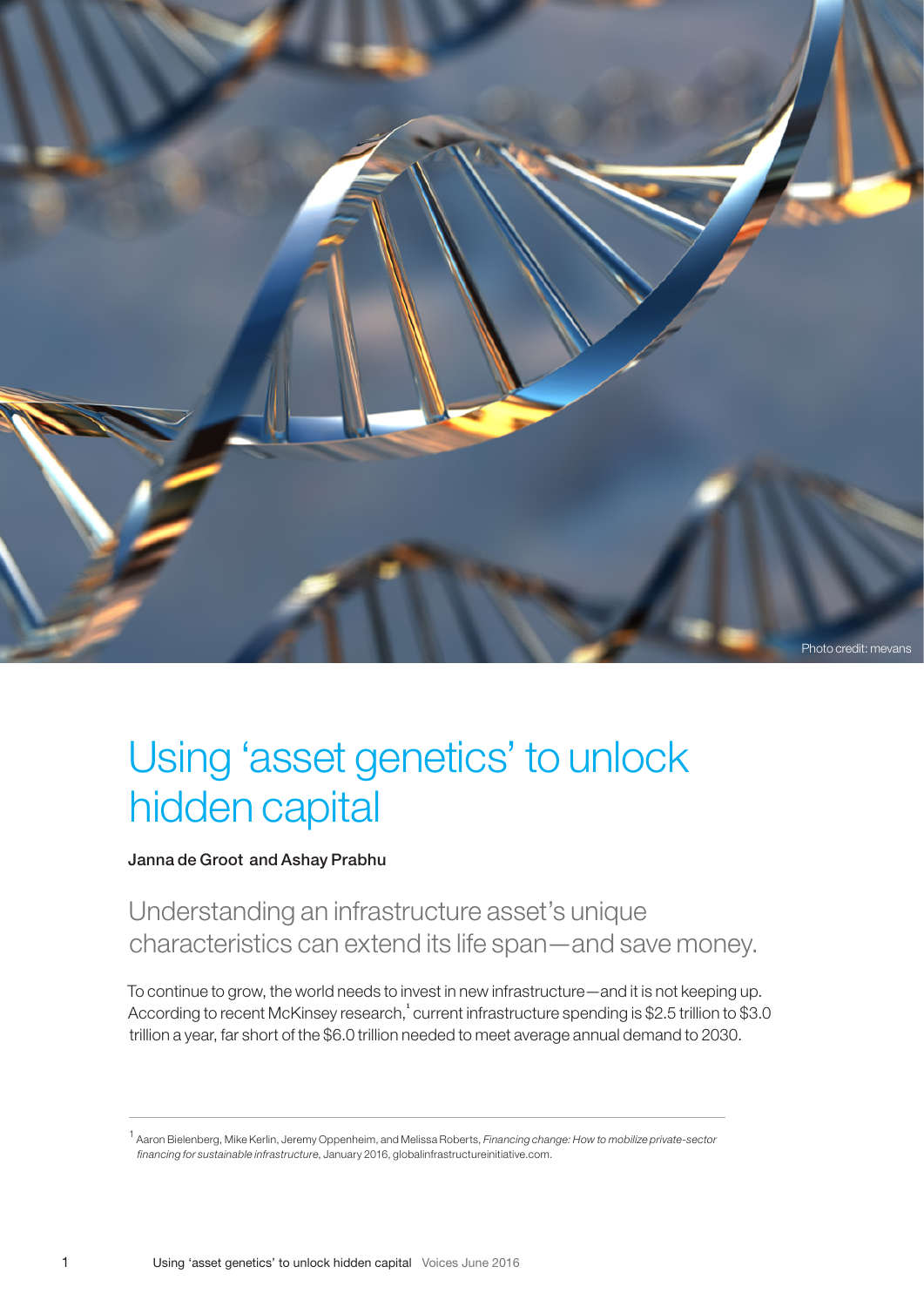The need to renew existing infrastructure is also acute, and doing so will be expensive. Once an asset—whether it is a road, a bridge, a pipeline, or a rail track—degrades beyond a certain point, it enters the "failure zone" in its life cycle (Exhibit 1). The cost to maintain such assets is high, adding further financial pressure. In addition, the service an asset provides declines substantially when it is not renewed.



Investing capital in existing infrastructure at the right time reduces the proportion of assets that enter the failure zone. When an asset reaches that juncture, it can become necessary to pour in emergency money. By paying attention to the factors that help estimate the point in the asset's life cycle where it makes sense to invest in renewal, such emergency spending can be avoided, unlocking capital for new projects. In this article, we explain how the concept of "asset genetics" can help.

## What is asset genetics?

The unique characteristics of an infrastructure asset—such as its location, construction materials, usage statistics, physical condition, and maintenance history—constitute its DNA, or its asset genetics. These factors determine how fast the asset degrades and how long it can last: in short, the shape of its life-cycle profile (Exhibit 2). Using the data embedded in an asset's genetic code can help to optimize spending and thus cut future costs.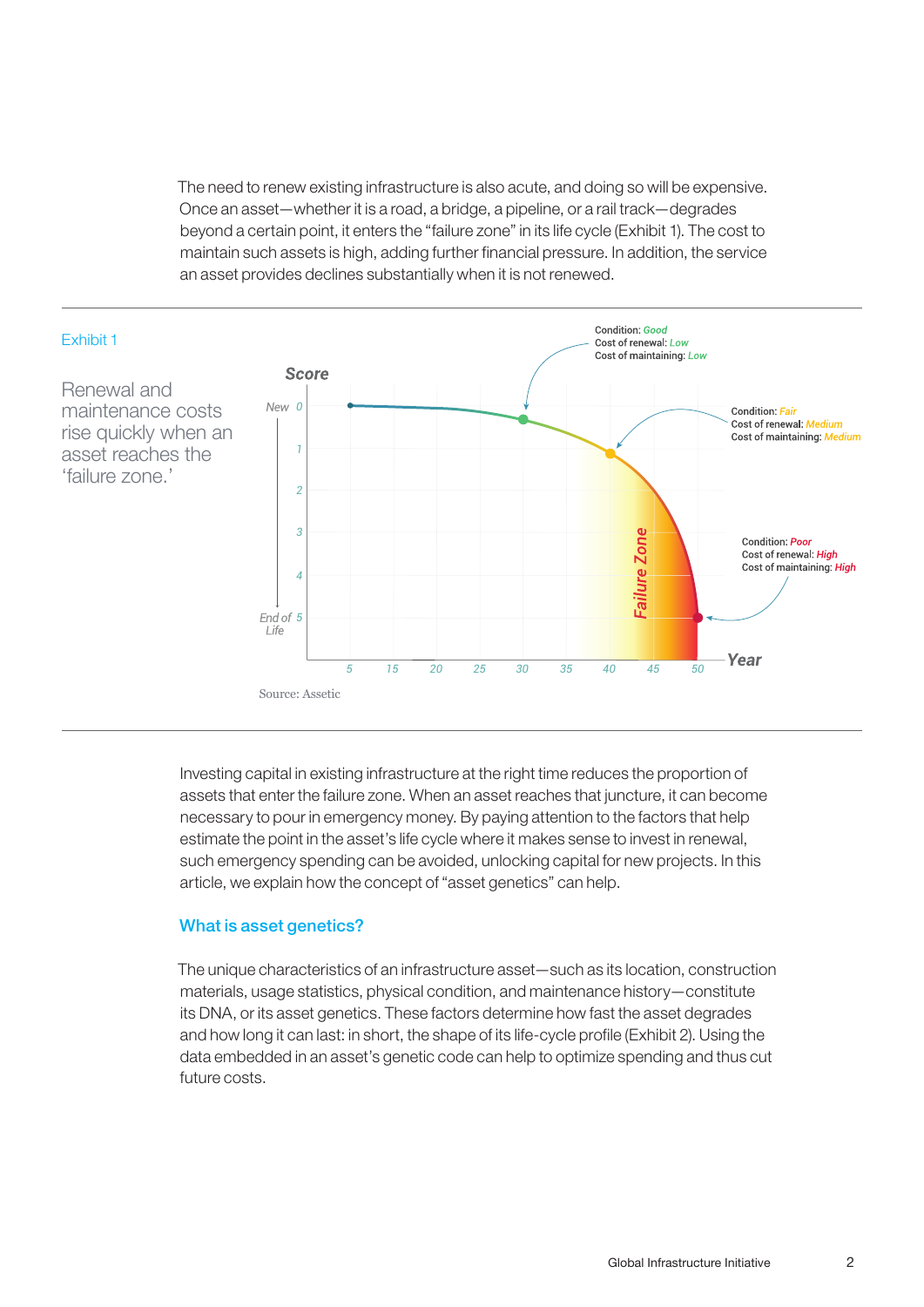

Imagine a rail-network operator that is managing a portfolio of thousands of assets worth \$10 billion. Typically, such an asset portfolio degrades at a rate of 3 to 4 percent a year, or \$350 million of value. An approach emphasizing asset genetics helps identify the right time to invest in the renewal of the right assets to reduce the rate of decline by half—without needing to spend more money.

There are three steps to make this happen.

Understand the assets. This means compiling relevant information, such as age, location, and condition from on-site visits, surveys, and data collection. For example, a rail owner or operator needs to know what its assets are, where they lie, and how they should be segmented according to characteristics such as construction material, location, and usage. It can then develop a life-cycle profile for each segment, including average useful life and typical maintenance costs at different points in the life cycle. The owner or operator can then use current condition data to determine where each asset is in its life cycle.

Set up a framework. The next step is to tap into the knowledge of internal and external experts to create a framework for evaluating options and determining when to intervene for each asset segment (early, middle, or late in the life cycle). The goal is to recognize the different points where investment might be appropriate, the cost of the treatment, and its impact on overall portfolio-maintenance costs. For a rail operator, this would involve